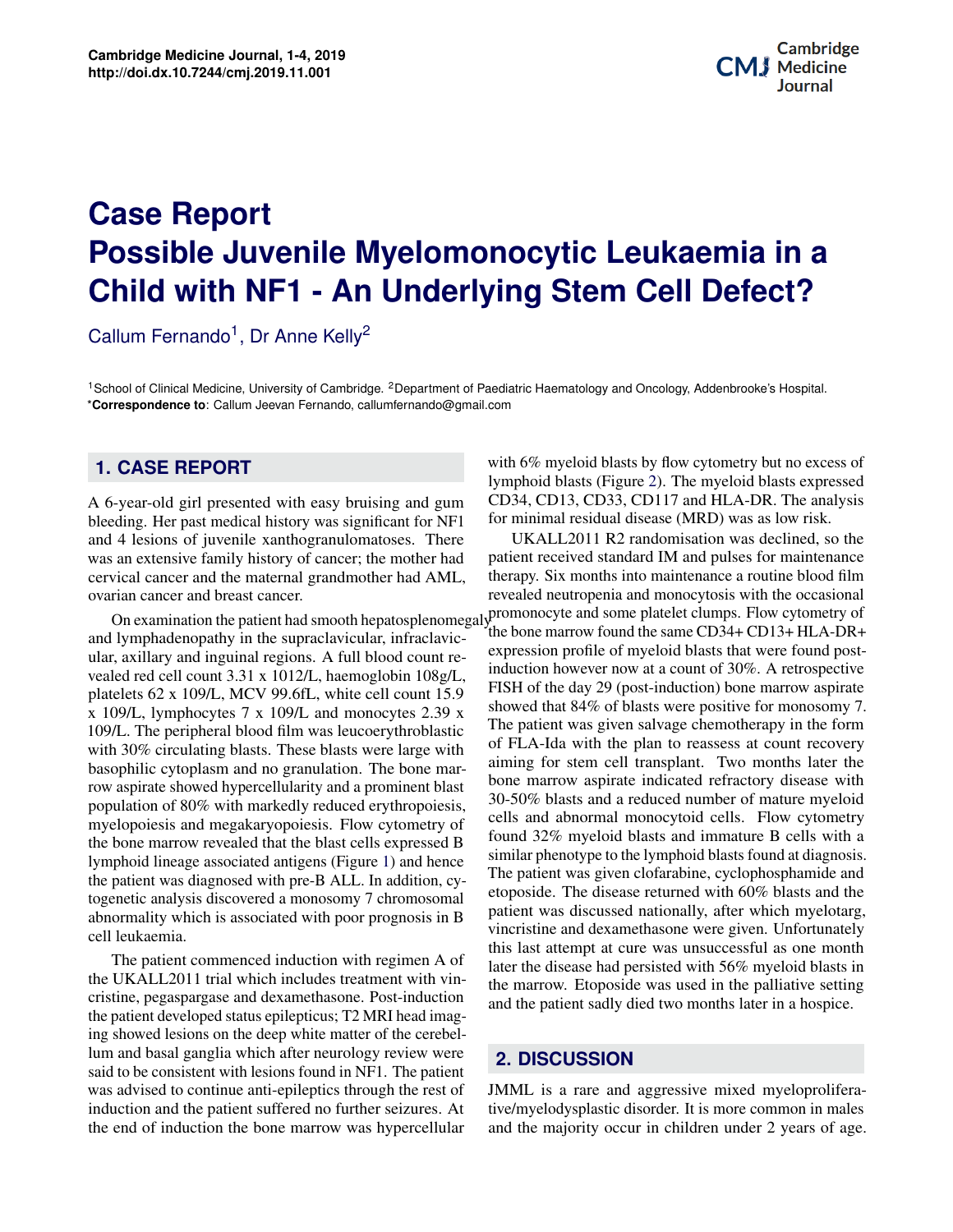<span id="page-1-0"></span>

| <b>At Presentation</b>   | <b>Post Induction</b> | <b>Maintenance</b>     | <b>First Relapse</b>   |
|--------------------------|-----------------------|------------------------|------------------------|
| 70% blast cells-         | 6% myeloid blasts     | 30% myeloid blasts     | 32% myeloid blasts     |
| predominantly            | CD34, CD13, CD33,     | CD 13, CD33, CD34,     | 23% monocytes          |
| lymphoid                 | CD117 and HLA-DR      | <b>CD11 HLA-DR MPO</b> | 12% atypical cells - ? |
| CD20, cytoplasmic        | positive              | 23%, TdT 50%           | Monocytes              |
| CD22, CD79a,             | 0.9% lymphoid blasts  |                        | 4% abnormal immature   |
| cytoplasmic IgM,         | CD10, CD34, CD19      |                        | B cells with a         |
| CD10, Tdt, HLA-DR        | and variable CD20     |                        | phenotype similar to   |
| positive                 | positive.             |                        | that seen at           |
| Aberrant expression of   | 22% monocytes         |                        | presentation           |
| weak CD4, CD7 and        | expressing weak CD4,  |                        |                        |
| CD99                     | CD14, CD36, CD56,     |                        |                        |
| $CD34$ and all other $T$ | and CD64.             |                        |                        |
| cell and myeloid         |                       |                        |                        |
| associated negative      |                       |                        |                        |

**Figure 1.** Flow cytometry results at presentation, post induction, maintenance and first relapse.

<span id="page-1-1"></span>

 $\mathbf{F}(\mathbf{C})$  Blood film of patient's bone marrow aspirate during maintenance therapy. (C) Blood film of patient's bone marrow aspirate during maintenance therapy. therapy. (C) Blood film of patient's bone marrow aspirate during maintenance therapy. **Figure 2.** (A) Blood film of patient's bone marrow aspirate at day 29. (B) Peripheral blood film during maintenance

drome. Differential diagnoses include reactive monocyto- its pathogenesis which is linked to the mutation of sis, AML, CML and other myeloproliferative/myelodysplastic proteins i 15% of cases are associated with neurofibromatosis type 1 (NF1) and there is also an association with Noonan synsyndromes. The prognosis of JMML is poor with a variable course and it is also notoriously difficult to treat; chemotherapy and donor lymphocyte infusion are ineffective.[\[1\]](#page-3-1) Stem cell transplantation (SCT) is the mainstay of treatment. 50% of SCT treated patients will relapse (usually 2-4 months post-transplant) after which a second transplant is indicated which has a similar success rate.[\[2\]](#page-3-2) It is thought that the graft vs leukaemia quality of SCT may contribute towards its curative potential.[\[3\]](#page-3-3)

There is good reason to believe that our patient may have fulfilled the criteria for JMML according to her investigations post-induction therapy. According to the WHO 2017's guidelines (Figure [3\)](#page-2-0) she fulfilled all the clinical and haematological criteria, presenting with splenomegaly, peripheral monocytosis, <20% myeloid blasts and absence of the BCR/ABL fusion gene. She also had a clinical diagnosis of NF1 and from the retrospective FISH possessed the monosomy 7 chromosomal abnormality. Furthermore, she was found to have an increased HbF for age and a leu-

coerythroblastic peripheral blood film. The significance of NF1 and JMML comes from our current understanding of its pathogenesis which is linked to the mutation of various proteins in the Ras pathway, including SHP-1, CBL, NF1, KRAS and NRAS (Figure [4\)](#page-2-1). However, this post-induction picture of myeloid disease does not tally with the initial presentation which was predominantly lymphoid.

Cases of paediatric leukaemia involving malignancies of both the lymphoid and myeloid lineage are rare in the literature. There are examples of phenotypic shift from ALL to AML in patients who were positive for monosomy 7 in leukaemia cells both at diagnosis and at relapse [\[4,](#page-3-4) [5\]](#page-3-5) which suggests that this aberration may arise in an early multipotent progenitor cell which has not yet differentiated into a myeloid or lymphoid lineage. Where this patient differs from previous cases is the background of NF1 and the link to JMML – it raises the question of whether NF1 patients are more likely to exhibit phenotypic shift post-induction. Our case and others all relate to the concept of preleukaemia - that leukaemia may begin as mutations or chromosomal abnormalities in stem cells early in the haematopoietic tree. This has been investigated through twin studies and targeted sequencing of leukaemic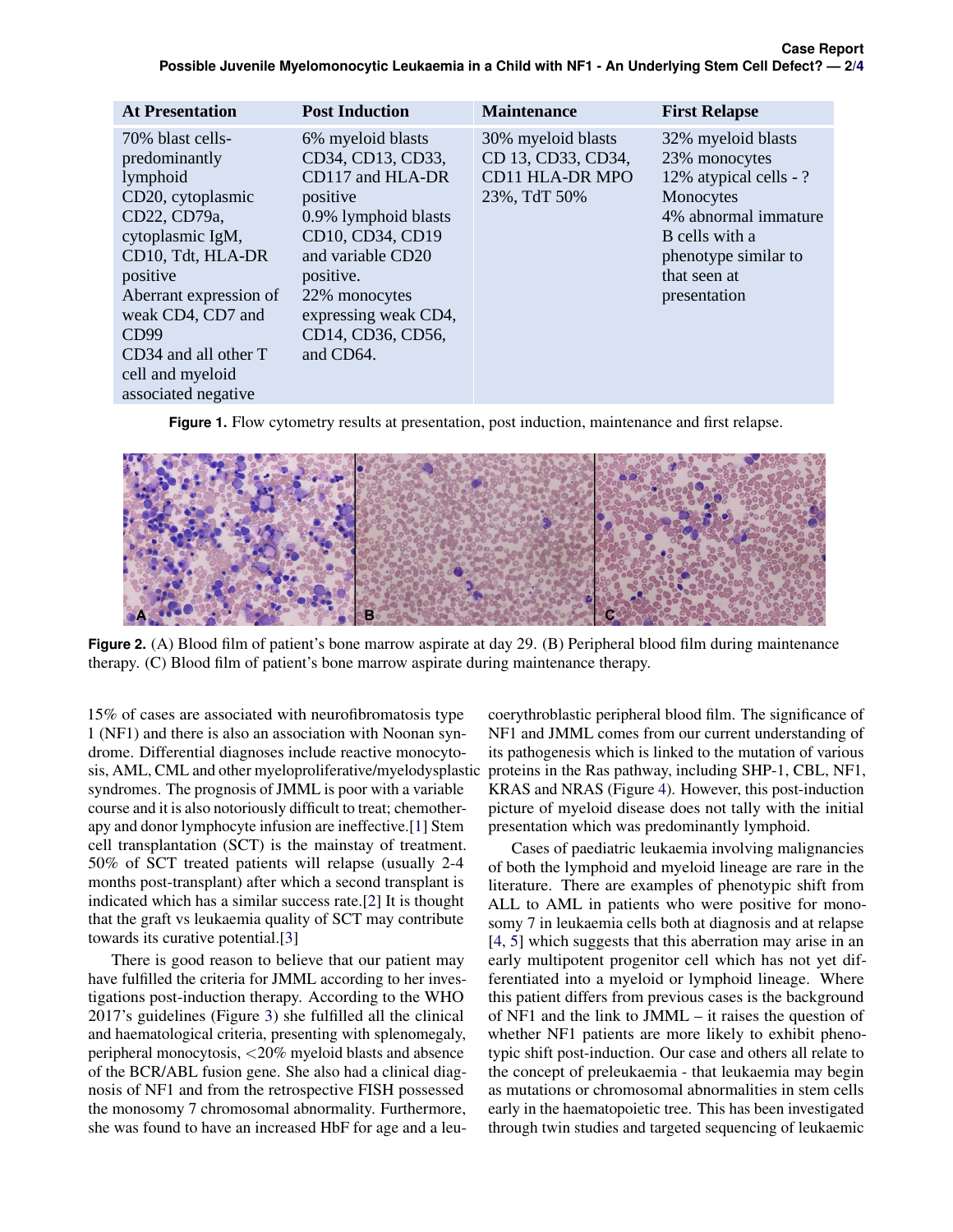<span id="page-2-0"></span>

| <b>Clinical and</b><br><b>Haematological Criteria</b>                                                                                                                                                      | <b>Genetic Criteria</b>                                                                                                                                                                                                    | <b>Other Criteria</b>                                                                                                                                                                                 |
|------------------------------------------------------------------------------------------------------------------------------------------------------------------------------------------------------------|----------------------------------------------------------------------------------------------------------------------------------------------------------------------------------------------------------------------------|-------------------------------------------------------------------------------------------------------------------------------------------------------------------------------------------------------|
| All of the following:                                                                                                                                                                                      | At least one of the following:                                                                                                                                                                                             | OR Monosomy 7 or any other<br>chromosomal abnormality<br>and at least two of the following:                                                                                                           |
| Splenomegaly<br>$\bullet$<br>Peripheral<br>$\bullet$<br>monocytosis: $>1 x$<br>9<br>10/L<br><b>Blasts in PB/BM</b><br>$\bullet$<br>$<20\%$<br>Absence of the<br>$\bullet$<br><i>BCR/ABL</i> fusion<br>gene | Somatic mutation<br>$\bullet$<br>in KRAS, NRAS<br>or PTPN11<br>Clinical diagnosis of<br>$\bullet$<br>NF1 or $NFI$ gene<br>mutation<br>Germline CBL<br>$\bullet$<br>mutation and loss of<br>heterozygosity of<br><b>CBL</b> | Myeloid or erythroid<br>$\bullet$<br>precursors on PB film<br>Increased HbF for age<br>$\bullet$<br>GM-CSF hypersensitivity<br>$\bullet$<br>Hyperphosphorylation of<br>$\bullet$<br>STAT <sub>5</sub> |

**Figure 3.** WHO (2017) criteria for the diagnosis of juvenile myelomonocytic leukaemia.

<span id="page-2-1"></span>

and NRAS may all be mutated in those who develop  $J_{\text{M}}$ KRAS and NRAS may all be mutated in those who develop JMML. NF1, KRAS and NRAS may all be mutated in those who develop JMML. **Figure 4.** RAS/PI3K/MAPK growth signalling pathway, within which many components such as SHP2/PTPN11, CBL,

disease may have originated from a preleukaemic stem cell. those who have originated from a preleukaemic stem cell. cells.[\[6,](#page-3-6) [7\]](#page-3-7) In the case presented here, the monosomy 7 aberration was common to both the malignant lymphoid and myeloid blast populations, suggesting that our patient's This may explain the difficulty in achieving remission, as preleukaemic stem cells are thought to be reside in the bone marrow, resisting death by chemotherapy and acting as a reservoir from which leukaemia can relapse.[\[7\]](#page-3-7) After the course of FLA-Ida our patient had regenerated the CD22+, CD79a+, CD10+ abnormal lymphoid blast population from initial diagnosis, suggesting that they had never been fully eradicated.

This case raises questions as to how we can attempt to treat patients like this in the future. JMML has several

yeloid blast populations, suggesting that our patient's patient was positive for the former two. It is known that known poor prognostic factors including age >2 years, increased HbF for age and platelets  $\langle 33 \times 109.9 \rangle$ [\[8\]](#page-3-8) Our those with Noonan syndrome, germline PTPN-11 mutations, germline CBL mutations and some somatic N-Ras mutations may benefit from a watch-and-wait style management as these patients tend to spontaneously remit. However, those with NF1, somatic PTPN-11, somatic K-RAS and the majority of N-RAS mutations ideally require allogeneic SCT. In the EWOG-MDS/EBMT trial, patients with >20% blasts had a 0% event-free survival (EFS) however on multivariate analysis which looked at variables influencing EFS, the relative risk of  $\langle 5\% \rangle$  vs  $> \frac{20\%}{80}$  was not statistically significant, so it is not clear if this is a